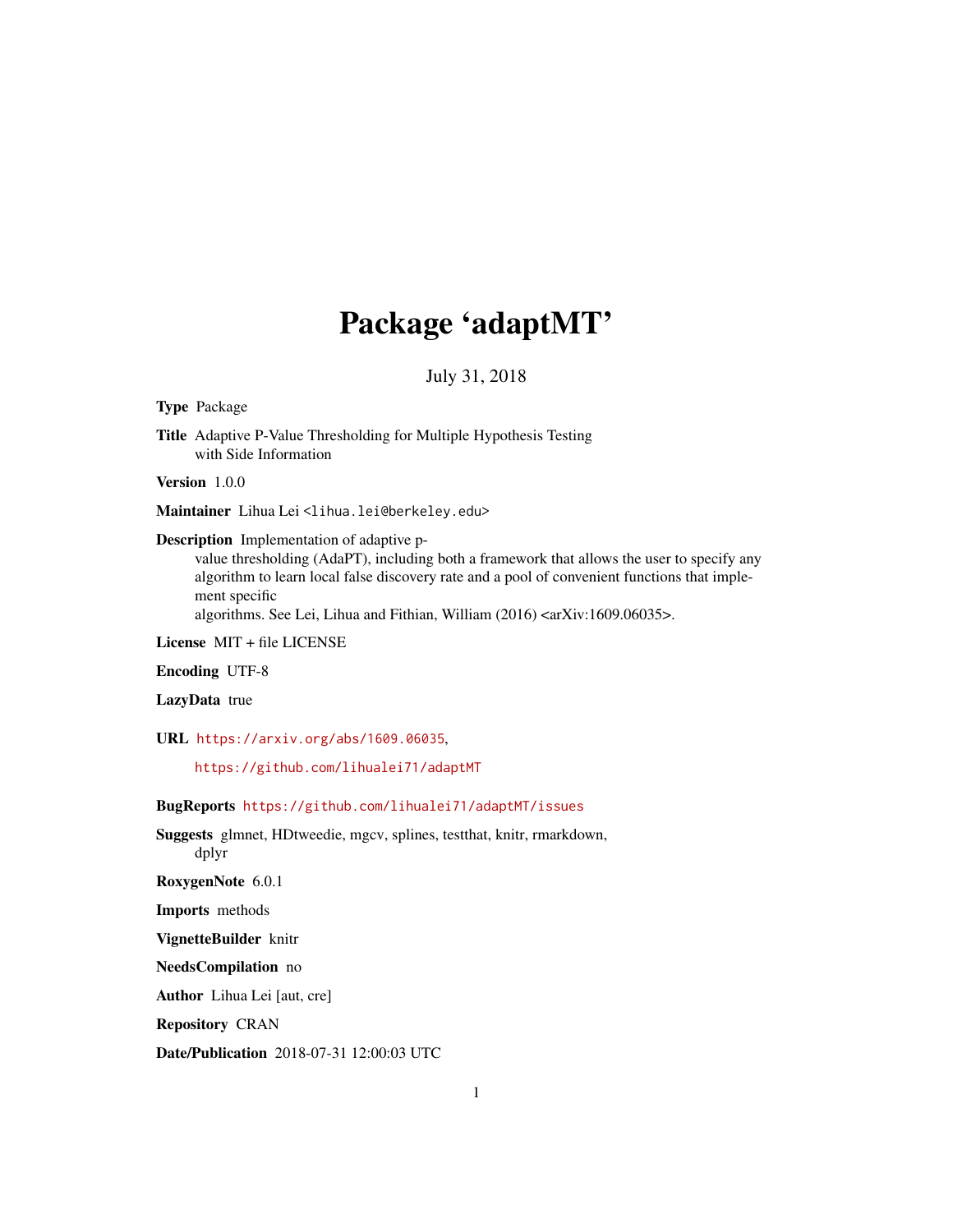# <span id="page-1-0"></span>R topics documented:

| Index | 19 |
|-------|----|
|       |    |
|       |    |
|       |    |
|       |    |
|       |    |
|       |    |
|       |    |
|       |    |
|       |    |
|       |    |
|       |    |

<span id="page-1-1"></span>adapt *Adaptive P-value Thresholding* 

#### Description

adapt is a framework allowing for arbitrary exponential families for computing E-steps and arbitrary algorithms for fitting M-steps.

# Usage

```
adapt(x, pvals, models, dist = beta_family(), s0 = rep(0.45, length(pvals)),alpha = seq(0.01, 1, 0.01), params0 = list(pix = NULL, mux = NULL),nfits = 20, nms = 1, niter_fit = 10, tol = 1e-04, niter_ms = 20,
 cr = "BIC", verbose = list(print = TRUE, fit = FALSE, ms = TRUE))
```

| $\times$  | covariates ( <i>i.e.</i> side-information). Should be compatible to models. See Details            |
|-----------|----------------------------------------------------------------------------------------------------|
| pvals     | a vector of values in $[0, 1]$ . P-values                                                          |
| models    | an object of class "adapt_model" or a list of objects of class "adapt_model".<br>See Details       |
| dist      | an object of class "gen_exp_family". beta_family() as default                                      |
| s0        | a vector of values in $[0, 0.5)$ . Initial threshold.                                              |
| alphas    | a vector of values in $(0, 1)$ . Target FDR levels.                                                |
| params0   | a list in the form of list(pix = , mux = ). Initial guess of $pi(x)$ and mu(x). NULL<br>as default |
| nfits     | a positive integer. Number of model-fitting steps. See Details                                     |
| nms       | a non-negative integer. Number of model selection steps. See Details                               |
| niter_fit | a positive integer. Number of EM iterations in model fitting                                       |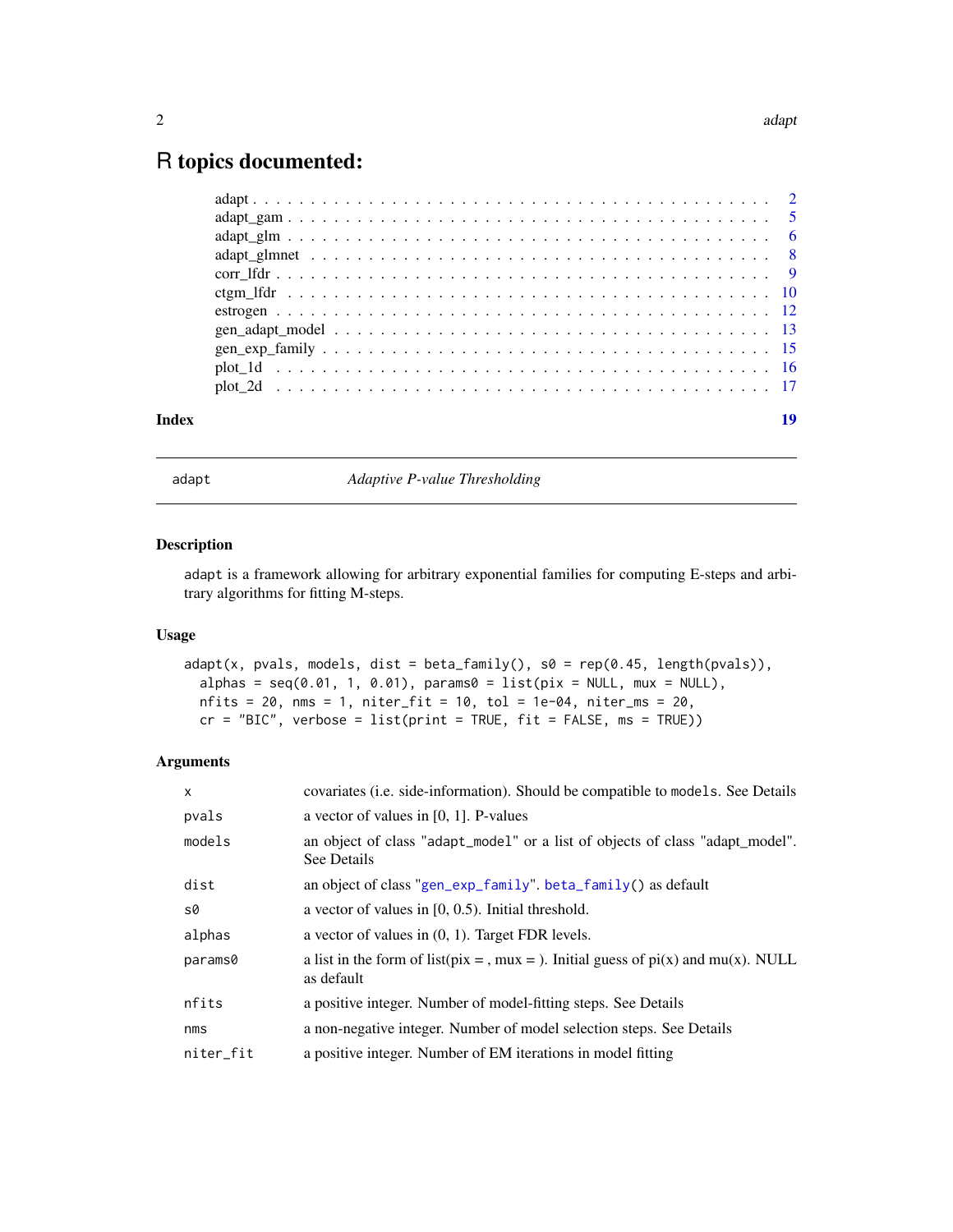<span id="page-2-0"></span>adapt 3

| tol      | a positive scalar. EM algorithm stops when $pi(x)$ and $mu(x)$ in consecutive steps<br>differ by at most 'tol' for each element                                                 |
|----------|---------------------------------------------------------------------------------------------------------------------------------------------------------------------------------|
| niter_ms | a positive integer. Number of EM iterations in model selection                                                                                                                  |
| cr       | a string. The criterion for model selection with BIC as default. Also support<br>AIC, AICC and HIC                                                                              |
| verbose  | a list of logical values in the form of list(print = , fit = , ms = ). Each ele-<br>ment indicates whether the relevant information is outputted to the console. See<br>Details |

# Details

x should have a type compatible to the fitting functions in models. For GLM and GAM, x should be a data.frame. For glmnet, x should be a matrix.

models could either be an adapt\_model object, if a single model is used, or a list of adapt\_model objects, each of which corresponding to a model. Each element should be generated by [gen\\_adapt\\_model](#page-12-1). For glm/gam/glmnet, one can use the shortcut by running [gen\\_adapt\\_model](#page-12-1) with name = "glm" or "gam" or "glmnet" but without specifying pifun, mufun, pifun\_init and mufun\_init. See examples below.

nfits is the number of model fitting steps plus nms, the model selection steps, if models contains multiple adapt\_model objects. Suppose M is the number of masked p-values at the initial step, then the model is updated at the initial step and at every time when [M/nfits] more p-values are revealed. If nms  $> 0$ , model selection is performed at the initial step an at every time when [M/nms] more p-values are revealed. Between two consecutive model selection steps, the model selected from the last step is used for model fitting. For example, when  $M = 10000$ , nfits  $= 10$  and nms  $= 2$ , model selection will be performed at the initial step and when 5000 p-values are revealed, while the model fitting will be performed when 1000, 2000, 3000, 4000, 6000, 7000, 8000, 9000 p-values are revealed.

verbose has three elements: print, fit and ms. If print = TRUE, the progress of the main procedure is outputted to the console, in the form of "alpha = 0.05: FDPhat 0.0333, Number of Rej.  $30$ " (where the numbers are made up for illustration). If fit = TRUE, a progress bar for the model fitting is outputted to the console. Similarly, if ms = TRUE, a progress bar for the model selection is outputted to the console.

For ultra-large scale problems ( $n > 10^{\circ}5$ ), it is recommended to keep alphas short because the output s is of size n x length(alphas). is length(alphas).

The output qvals gives the q-values of each hypothesis. qvals[i] is defined as the minimum target FDR level such that pvals[i] is rejected. For hypotheses with p-values above s0, the q-values are set to be Inf because they are never rejected by AdaPT for whatever alpha.

The output order gives the order of (the indices of) p-values being revealed, i.e. being in the region (s, 1-s). The latter hypotheses appeared in order have smaller q-values (i.e. are more likely to be rejected).

#### Value

| nrejs | a vector of integers. Number of rejections for each alpha                     |
|-------|-------------------------------------------------------------------------------|
| rejs  | a list of vector of integers. The set of indices of rejections for each alpha |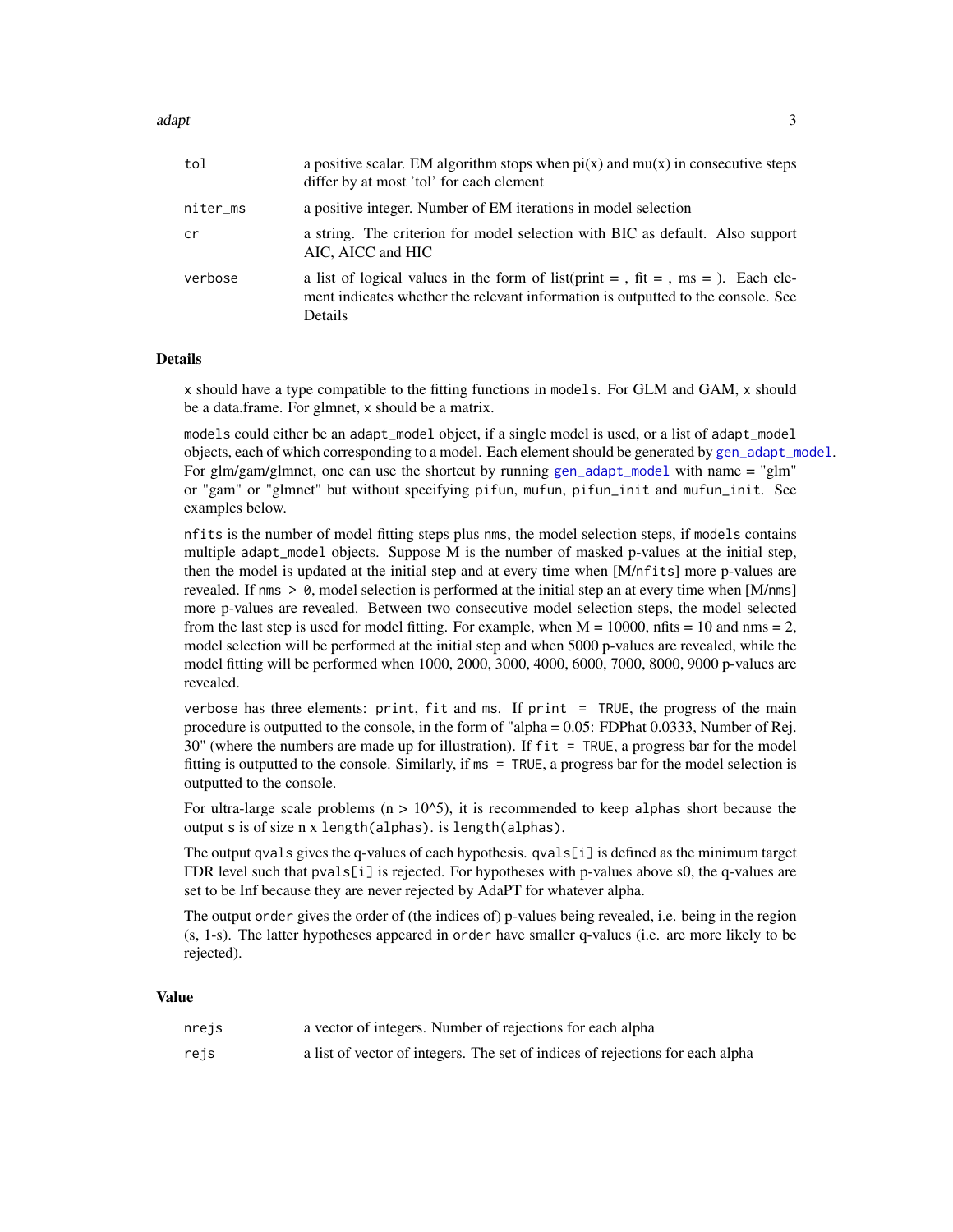| S      | a matrix of size length(pvals) X length(alphas). Threshold curves for<br>each alpha                                                                                                                                                                                                                                                               |
|--------|---------------------------------------------------------------------------------------------------------------------------------------------------------------------------------------------------------------------------------------------------------------------------------------------------------------------------------------------------|
| params | a list. Each element is a list in the form of $list(pix = , max = , alpha = , nmasks =),$<br>recording the parameter estimates, the achieved alpha and the number of masked<br>p-values. To avoid massive storage cost, it only contains the information when<br>a new target FDR level is achieved. As a result, it might be shorter than nfits. |
| qvals  | a vector of values in [0, 1] UInf. Q-values. See Details                                                                                                                                                                                                                                                                                          |
| order  | a permutation of 1: length (pvals). Indices of hypotheses arranged in the order<br>of reveal. See Details                                                                                                                                                                                                                                         |
| alphas | same as the input alphas                                                                                                                                                                                                                                                                                                                          |
| dist   | same as the input dist                                                                                                                                                                                                                                                                                                                            |
| models | a list of adapt_model objects of length params. The model used in each fitting<br>step. As in params, it only contains the model when a new target FDR level is<br>achieved and each element corresponds to an element of params.                                                                                                                 |
| info   | a list of length nfits. Each element is a list recording extra information in each<br>fitting step, e.g. degree of freedom (df) and variable importance (vi). As in<br>params, it only contains the model information when a new target FDR level is<br>achieved and each element corresponds to an element of params.                            |
| args   | a list including the other inputs nfits, nms, niter_fit, niter_ms, tol, cr                                                                                                                                                                                                                                                                        |

#### Examples

.

```
# Load estrogen data
data(estrogen)
pvals <- as.numeric(estrogen$pvals)
x \le - data.frame(x = as.numeric(estrogen$ord_high))
dist <- beta_family()
# Subsample the data for convenience
inds <- (x$x \leq 5000)
pvals <- pvals[inds]
x \leq x \in \text{X} inds,, drop = FALSE]
# Generate models for function adapt
library("splines")
formulas \leq paste0("ns(x, df = ", 6:10, ")")
models <- lapply(formulas, function(formula){
    piargs <- muargs <- list(formula = formula)
    gen_adapt_model(name = "glm", piargs = piargs, muargs = muargs)
})
# Run adapt
res \leq adapt(x = x, pvals = pvals, models = models,
             dist = dist, nfits = 10)
```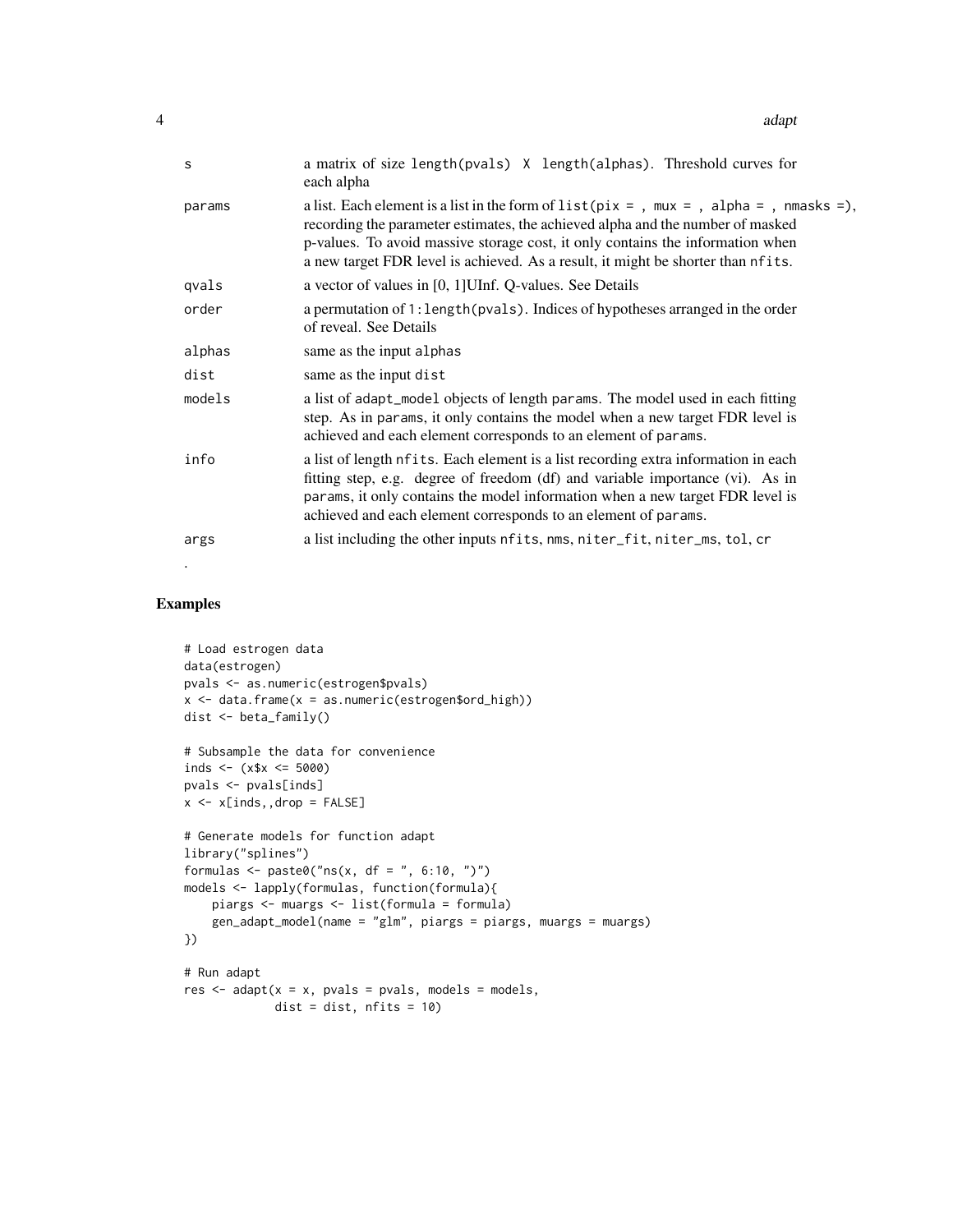<span id="page-4-1"></span><span id="page-4-0"></span>

# **Description**

[adapt](#page-1-1)\_[gam](#page-0-0) is a wrapper of adapt that fits  $pi(x)$  and  $mu(x)$  by gam from mgcv package.

#### Usage

```
adapt_gam(x, pvals, pi_formulas, mu_formulas, piargs = list(),
 muargs = list(), dist = beta_family(), s0 = rep(0.45, length(pvals)),alpha = seq(0.01, 1, 0.01), ...
```
## Arguments

| $\mathsf{x}$ | covariates (i.e. side-information). Should be compatible to models. See Details     |
|--------------|-------------------------------------------------------------------------------------|
| pvals        | a vector of values in $[0, 1]$ . P-values                                           |
| pi_formulas  | a vector/list of strings/formulas. Formulas for fitting $pi(x)$ by gam. See Details |
| mu_formulas  | a vector/list of strings/formulas. Formulas for fitting $mu(x)$ by gam. See Details |
| piargs       | a list. Other arguments passed to gam for fitting $pi(x)$                           |
| muargs       | a list. Other arguments passed to gam for fitting $mu(x)$                           |
| dist         | an object of class "gen_exp_family". beta_family() as default                       |
| s0           | a vector of values in $[0, 0.5)$ . Initial threshold.                               |
| alphas       | a vector of values in $(0, 1)$ . Target FDR levels.                                 |
| $\ddots$     | other arguments passed to adapt (except models)                                     |

# Details

pi\_formulas and mu\_formulas can either be a list or a vector with each element being a string or a formula. For instance, suppose x has a single column with name x1, the following five options are valid for the same inputs ([ns](#page-0-0) forms a spline basis with df knots and [s](#page-0-0) forms a spline basis with knots automatically selected by generalized cross-validation):

- 1. c("x1", " $ns(x1, df = 8)$ ", " $s(x1)$ ");
- 2.  $c("~ x1", " ~ ns(x1, df = 8", "s(x1)");$
- 3. list("x1", "ns(x1, df = 8)", "s(x1)");
- 4. list(" $\sim x1$ ", " $\sim ns(x1, df = 8)$ ", " $s(x1)$ ");
- 5. list( $\sim x1$ ,  $\sim$  ns(x1, df = 8), s(x1))

There is no need to specify the name of the response variable, as this is handled in the function.

When  $x$  has a few variables, it is common to use non-parametric GLM by replacing  $x$  by a spline basis of x. In this case, [ns](#page-0-0) from library(splines) package or [s](#page-0-0) from mgcv package are suggested. When [s](#page-0-0) (from mgcv package) is used, it is treated as a single model because the knots will be selected automatically.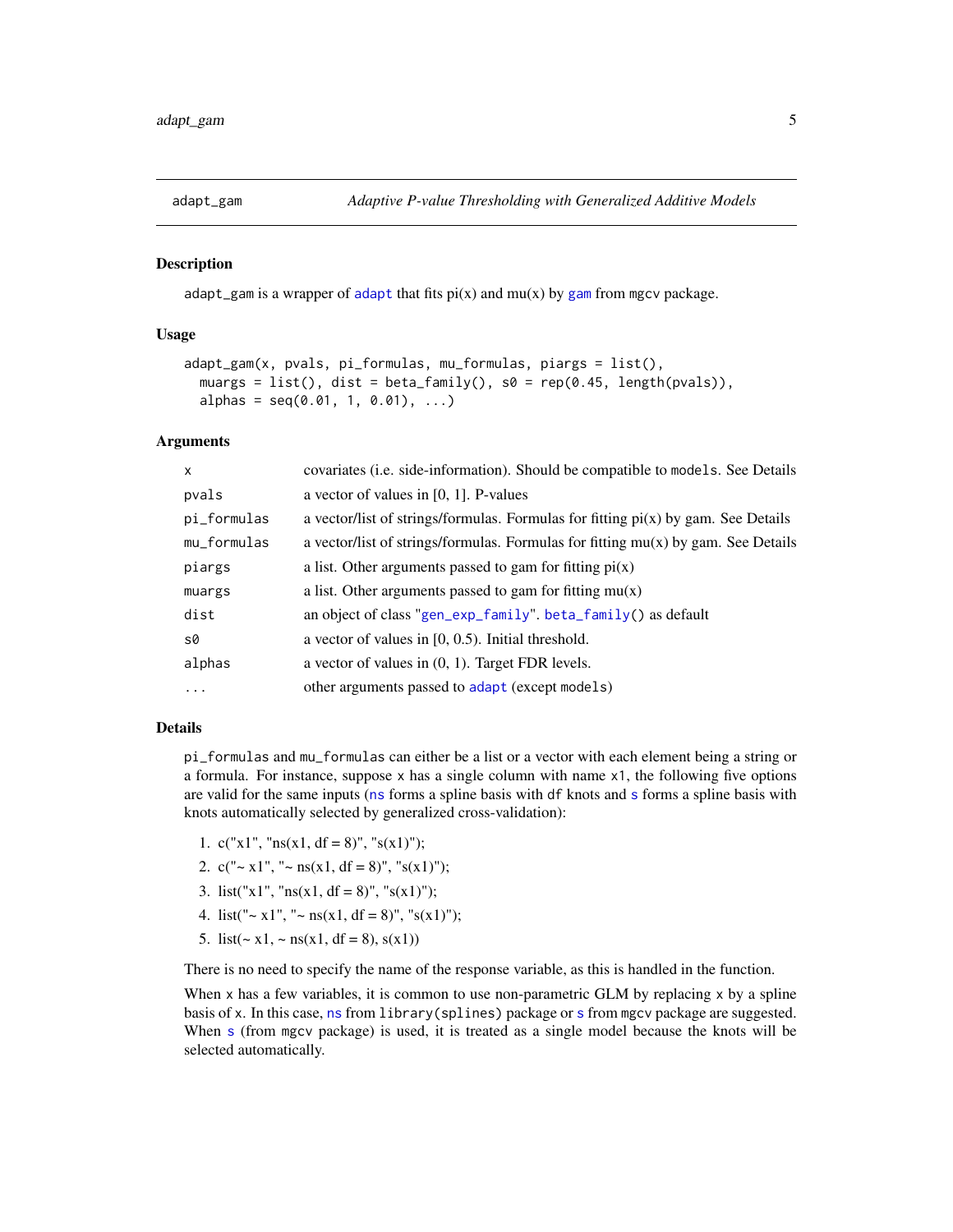#### See Also

[adapt](#page-1-1), [adapt\\_glm](#page-5-1), [adapt\\_glmnet](#page-7-1), [gam](#page-0-0), [ns](#page-0-0), [s](#page-0-0)

# Examples

```
# Generate a 2-dim x
n < -400x1 \le -x2 \le -\text{seq}(-100, 100, \text{length.out} = 20)x <- expand.grid(x1, x2)
\text{colnames}(x) \leq c("x1", "x2")# Generate p-values (one-sided z test)
# Set all hypotheses in the central circle with radius 30 to be
# non-nulls. For non-nulls, z~N(2,1) and for nulls, z~N(0,1).
H0 \leq - apply(x, 1, function(coord){sum(coord^2) < 900})
mu <- ifelse(H0, 2, 0)
set.seed(0)
zvals <- rnorm(n) + mu
pvals <- 1 - pnorm(zvals)
# Run adapt_gam with a 2d spline basis
library("mgcv")
formula \leq "s(x1, x2)"
dist <- beta_family()
res \leq adapt_gam(x = x, pvals = pvals, pi_formulas = formula,
                  mu_formulas = formula, dist = dist, nfits = 5)
```
<span id="page-5-1"></span>adapt\_glm *Adaptive P-value Thresholding with Generalized Linear Models*

#### Description

[adapt](#page-1-1)\_[glm](#page-0-0) is a wrapper of adapt that fits  $pi(x)$  and  $mu(x)$  by glm.

#### Usage

```
adapt_glm(x, pvals, pi_formulas, mu_formulas, dist = beta_family(),
  s0 = rep(0.45, length(pvals)), alphas = seq(0.01, 1, 0.01),piargs = list(), muargs = list(), ...)
```

|       | covariates ( <i>i.e.</i> side-information). Should be compatible to models. See Details |
|-------|-----------------------------------------------------------------------------------------|
| pvals | a vector of values in $[0, 1]$ . P-values                                               |

<span id="page-5-0"></span>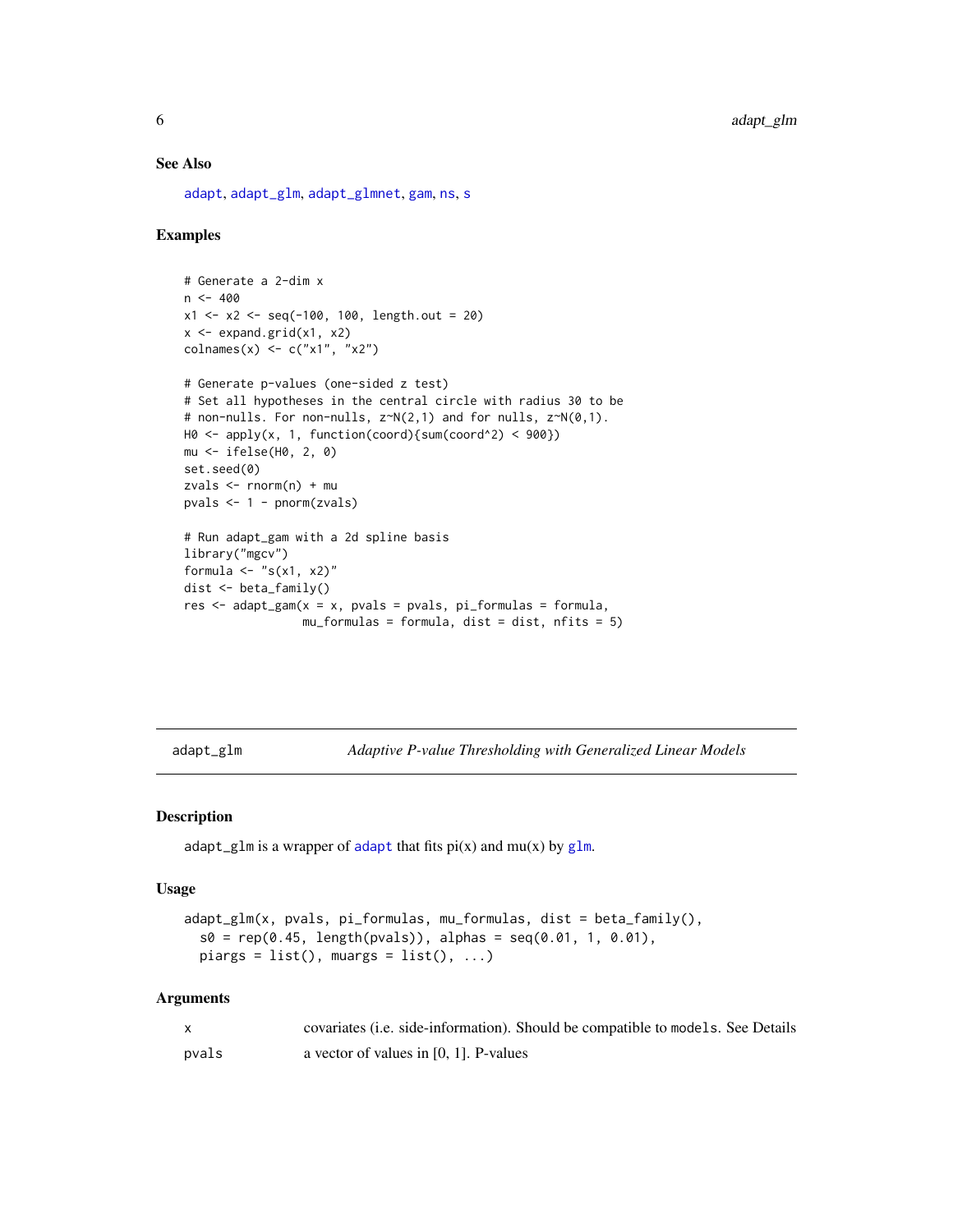# <span id="page-6-0"></span>adapt\_glm 7

| pi_formulas | a vector/list of strings/formulas. Formulas for fitting $pi(x)$ by glm. See Details |
|-------------|-------------------------------------------------------------------------------------|
| mu_formulas | a vector/list of strings/formulas. Formulas for fitting $mu(x)$ by glm. See Details |
| dist        | an object of class "gen_exp_family". beta_family() as default                       |
| s0          | a vector of values in $[0, 0.5)$ . Initial threshold.                               |
| alphas      | a vector of values in $(0, 1)$ . Target FDR levels.                                 |
| piargs      | a list. Other arguments passed to glm for fitting $pi(x)$                           |
| muargs      | a list. Other arguments passed to glm for fitting $mu(x)$                           |
| $\cdots$    | other arguments passed to adapt (except models)                                     |

#### Details

pi\_formulas and mu\_formulas can either be a list or a vector with each element being a string or a formula. For instance, suppose x has a single column with name x1, the following five options are valid for the same inputs ([ns](#page-0-0) forms a spline basis with df knots):

- 1. c("x1", " $ns(x1, df = 8)$ ");
- 2.  $c("~ x1", "~ ns(x1, df = 8)$ ");
- 3. list("x1", " $ns(x1, df = 8)$ ");
- 4. list(" $\sim x1$ ", " $\sim ns(x1, df = 8)$ ");
- 5. list( $\sim x1$ ,  $\sim$  ns(x1, df = 8))

There is no need to specify the name of the response variable, as this is handled in the function.

When  $x$  has a few variables, it is common to use non-parametric GLM by replacing  $x$  by a spline basis of x. In this case, [ns](#page-0-0) from library(splines) package is suggested.

# See Also

[adapt](#page-1-1), [adapt\\_gam](#page-4-1), [adapt\\_glmnet](#page-7-1), [glm](#page-0-0), [ns](#page-0-0)

# Examples

```
# Load estrogen data
data(estrogen)
pvals <- as.numeric(estrogen$pvals)
x \le - data.frame(x = as.numeric(estrogen$ord\_high))
dist <- beta_family()
# Subsample the data for convenience
inds <- (x$x <= 5000)pvals <- pvals[inds]
x \le -x[inds, ,drop = FALSE]# Run adapt_glm
library("splines")
formulas <- paste0("ns(x, df = ", 6:10, ")")res \leq adapt_glm(x = x, pvals = pvals, pi_formulas = formulas,
                 mu_formulas = formulas, dist = dist, nfits = 10)
```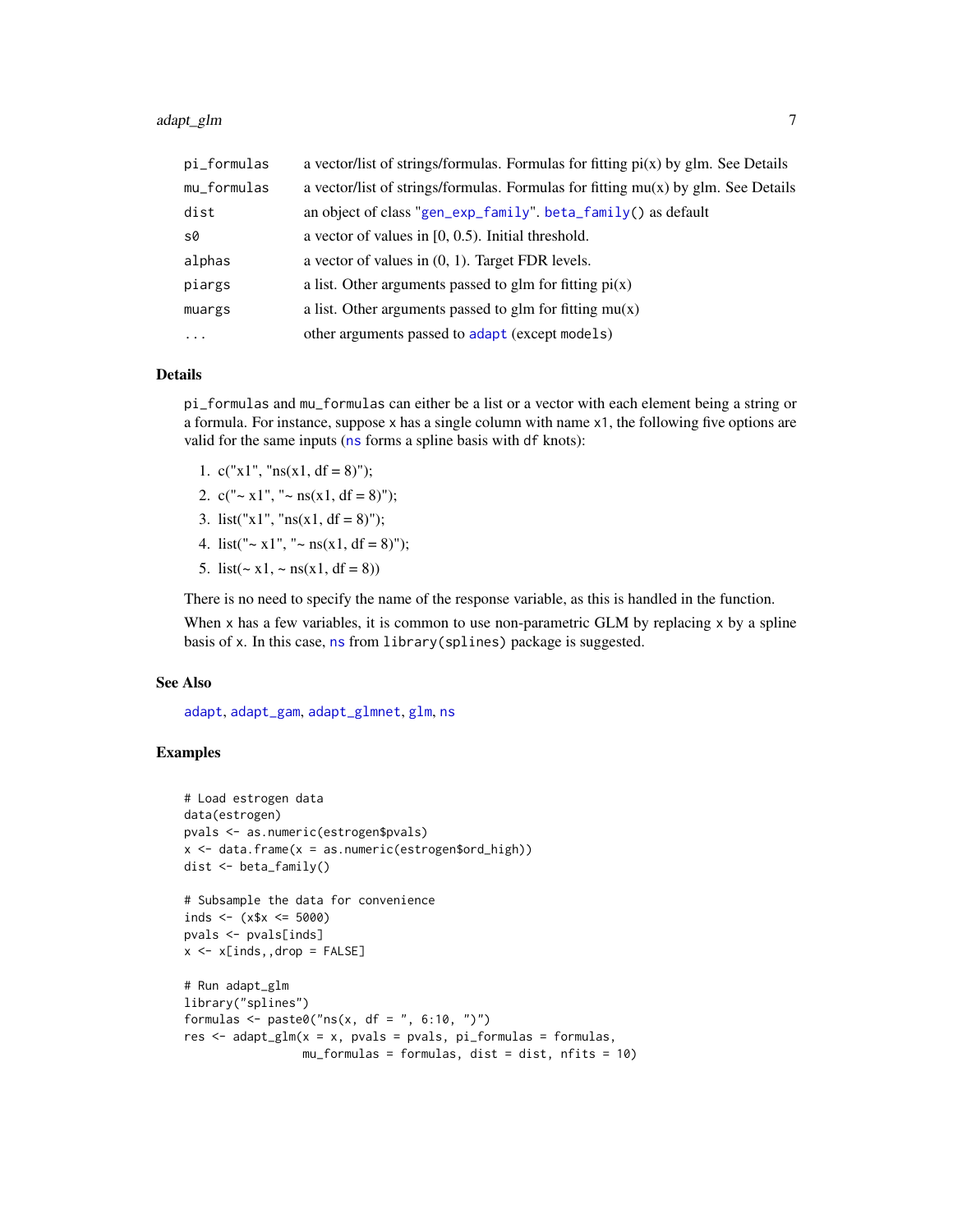```
# Run adapt by manually setting models for glm
models <- lapply(formulas, function(formula){
   piargs <- muargs <- list(formula = formula)
    gen_adapt_model(name = "glm", piargs = piargs, muargs = muargs)
})
res2 <- adapt(x = x, pvals = pvals, models = models,dist = dist, nfits = 10)# Check equivalence
identical(res, res2)
```
<span id="page-7-1"></span>

| adapt_glmnet | Adaptive P-value Thresholding with L1/L2 Penalized Generalized Lin- |
|--------------|---------------------------------------------------------------------|
|              | ear Models                                                          |

#### Description

[adapt](#page-1-1)\_[glmnet](#page-0-0) is a wrapper of adapt that fits  $pi(x)$  and  $mu(x)$  by glmnet from glmnet package.

#### Usage

```
adapt_glmnet(x, pvals, piargs = list(), muargs = list(),
 dist = beta_family(), s0 = rep(0.45, length(pvals)), alpha = seq(0.01,1, 0.01), ...)
```
#### Arguments

| $\mathsf{x}$ | covariates (i.e. side-information). Should be compatible to models. See Details |
|--------------|---------------------------------------------------------------------------------|
| pvals        | a vector of values in $[0, 1]$ . P-values                                       |
| piargs       | a list. Other arguments passed to glmnet for fitting $pi(x)$                    |
| muargs       | a list. Other arguments passed to glmnet for fitting $mu(x)$                    |
| dist         | an object of class "gen_exp_family". beta_family() as default                   |
| s0           | a vector of values in $[0, 0.5)$ . Initial threshold.                           |
| alphas       | a vector of values in $(0, 1)$ . Target FDR levels.                             |
| $\cdots$     | other arguments passed to adapt (except models)                                 |

# Details

adapt\_glmnet by default implements LASSO on x with lambda selected by cross-validation. Specify in piargs and muargs if ridge or elastic-net penalty is needed.

## See Also

[adapt](#page-1-1), [adapt\\_glm](#page-5-1), [adapt\\_gam](#page-4-1), [glmnet](#page-0-0)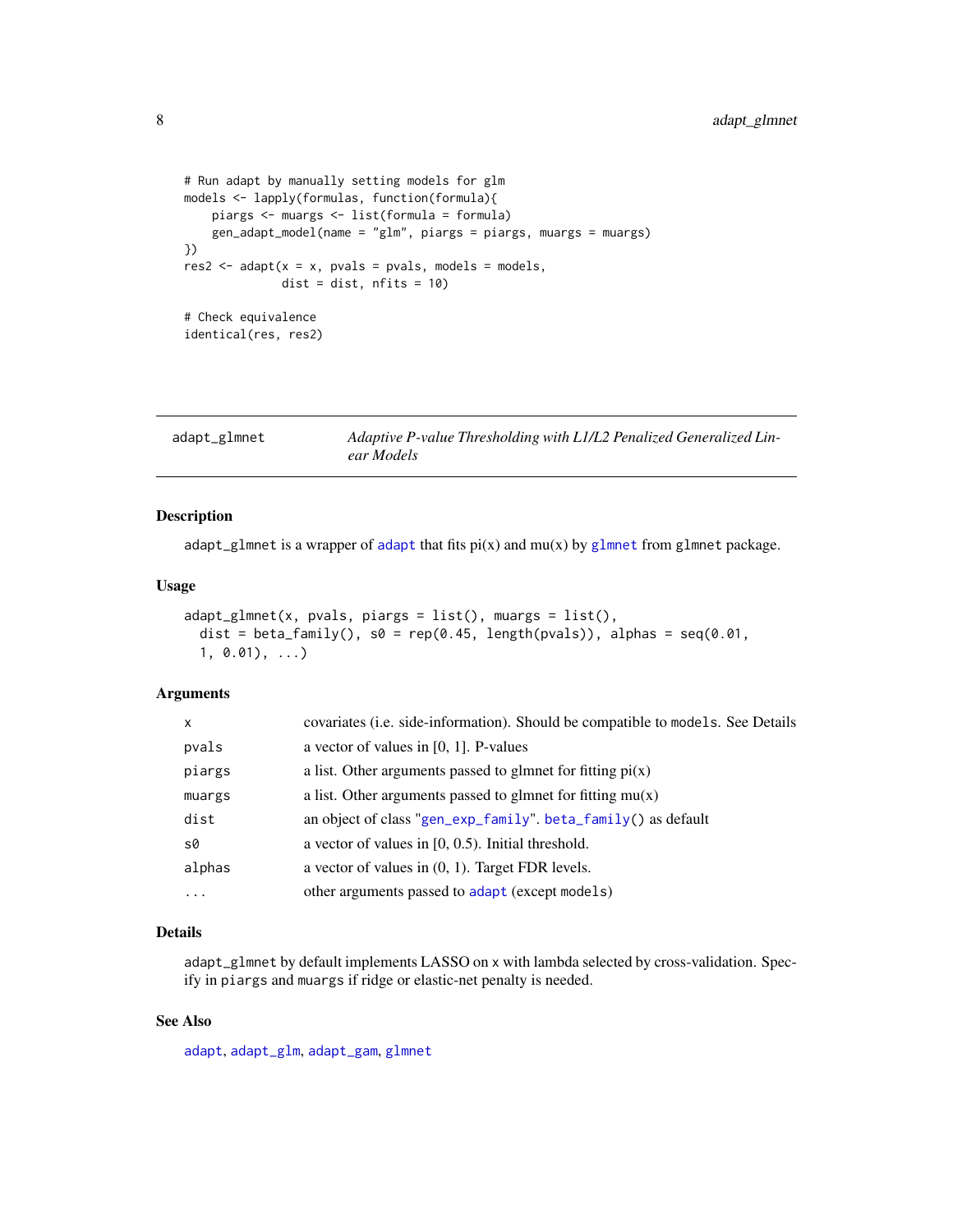#### <span id="page-8-0"></span>corr\_lfdr 9

# Examples

```
# Generate a 100-dim covariate x
set.seed(0)
m < - 100n < - 1000x \leq matrix(runif(n \times m), n, m)
# Generate the parameters from a conditional two-group
# logistic-Gamma GLM where pi(x) and mu(x) are both
# linear in x. pi(x) has an intercept so that the average
# of pi(x) is 0.3
inv\_logit \leftarrow function(x) {exp(x) / (1 + exp(x))}
pi1 < -0.3beta.pi <- c(3, 3, rep(0, m-2))beta0.pi <- uniroot(function(b){
    mean(inv_logit(x % *% beta.pi + b)) - pi1
}, c(-100, 100))$root
pi <- inv_logit(x %*% beta.pi + beta0.pi)
beta.mu <- c(2, 2, rep(0, m-2))
beta0.mu <- 0
mu \le - pmax(1, x %*% beta.mu + beta0.mu)
# Generate p-values
H0 <- as.logical(ifelse(runif(n) < pi, 1, 0))
y <- ifelse(H0, rexp(n, 1/mu), rexp(n, 1))
pvals \leftarrow exp(-y)
# Run adapt_glmnet
res \le adapt_glmnet(x, pvals, s0 = rep(0.15, n), nfits = 5)
```
corr\_lfdr *Quantifying Information Loss of Adaptive P-Value Thresholding*

#### Description

corr\_lfdr computes the oracle local FDR estimate, by using revealing all p-values, and computes the Pearson correlation between it and the estimate within each step of adapt.

## Usage

corr\_lfdr(obj, x, pvals, model = NULL, niter\_oracle = 100)

| obi   | an 'adapt' object. Output of adapt function                                 |
|-------|-----------------------------------------------------------------------------|
|       | covariates ( <i>i.e.</i> side-information). Should be compatible to models. |
| pvals | a vector of values in $[0, 1]$ . P-values                                   |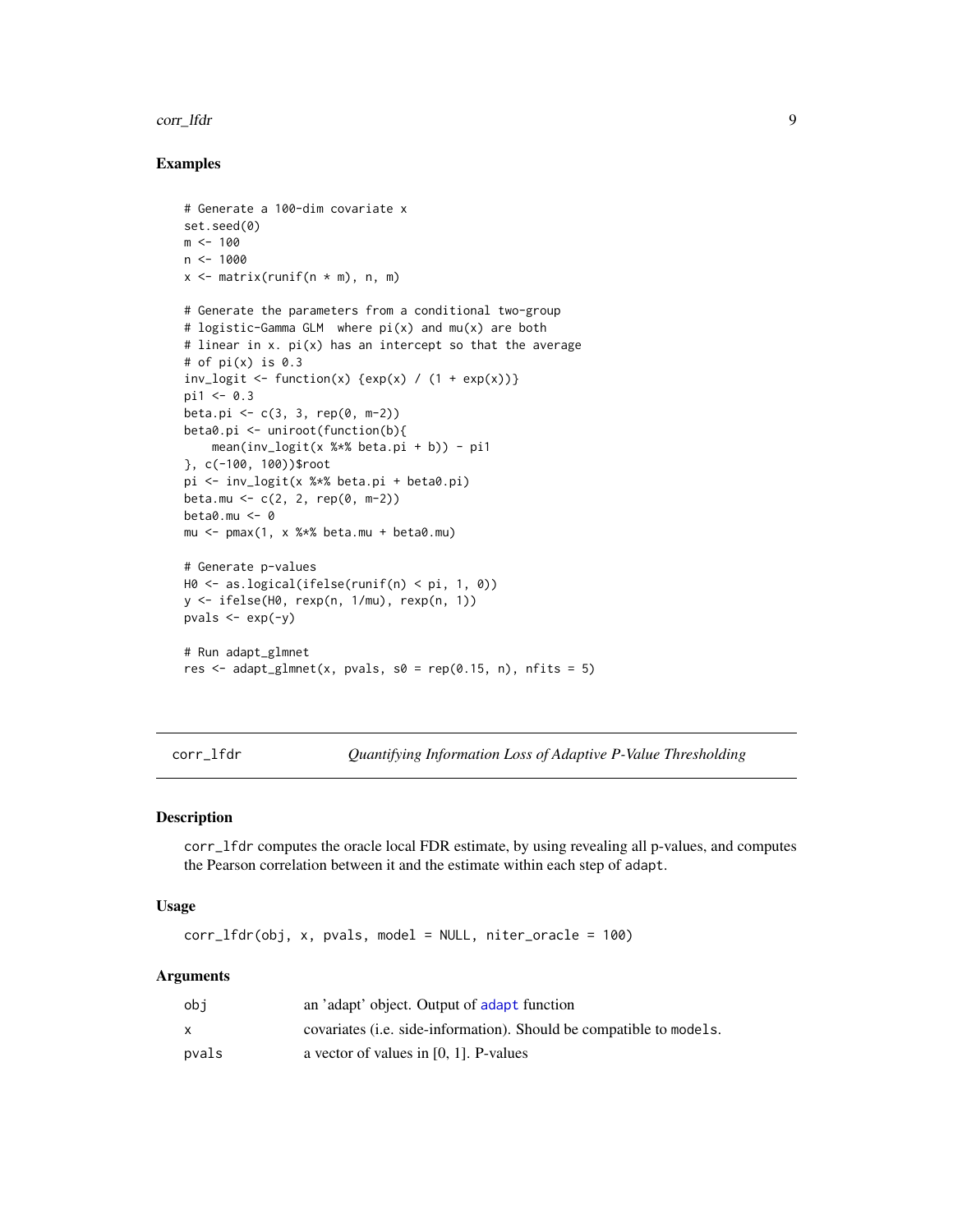<span id="page-9-0"></span>

| model        | an optional argument. If model $=$ NULL then the last model in obj\$models is     |
|--------------|-----------------------------------------------------------------------------------|
|              | used for fitting the oracle model (i.e. with all p-values revealed). Otherwise it |
|              | should be an 'adapt_model' object                                                 |
| niter_oracle | an positive integer. Number of iterations in EM algorithm                         |

# Value

- corra vector of values in [0, 1]. Pearson correlation of oracle local FDR estimate and the estimates within each step. Each value corresponds to an entry of obj\$params
- oracle\_lfdra vector of values in [0, 1]. Oracle local FDR estimate
- Ifdra matrix of values in [0, 1]. Local FDR estimates within each step.
- alphasa vector of values in [0, 1]. The target FDR levels corresponding to each local FDR estimate
- nmasksa vector of integers. The number of masked p-values corresponding to each local FDR estimate

#### Examples

```
# Load estrogen data
data(estrogen)
pvals <- as.numeric(estrogen$pvals)
x \le - data.frame(x = as.numeric(estrogen$ord_high))
dist <- beta_family()
# Subsample the data for convenience
inds <- (x$x \leq 5000)
pvals <- pvals[inds]
x \leftarrow x[inds, ,drop = FALSE]# Run adapt_glm
library("splines")
formulas <- paste0("ns(x, df = ", 6:10, ")")res \leq adapt_glm(x = x, pvals = pvals, pi_formulas = formulas,
                 mu_formulas = formulas, dist = dist, nfits = 10)
# Run corr_lfdr
obj <- corr_lfdr(res, x, pvals)
obj$corr
```
ctgm\_lfdr *Fitting Conditional Two-Groups Models on Unmasked P-Values*

## Description

ctgm\_lfdr computes the oracle local FDR estimate, by using all p-values without masking.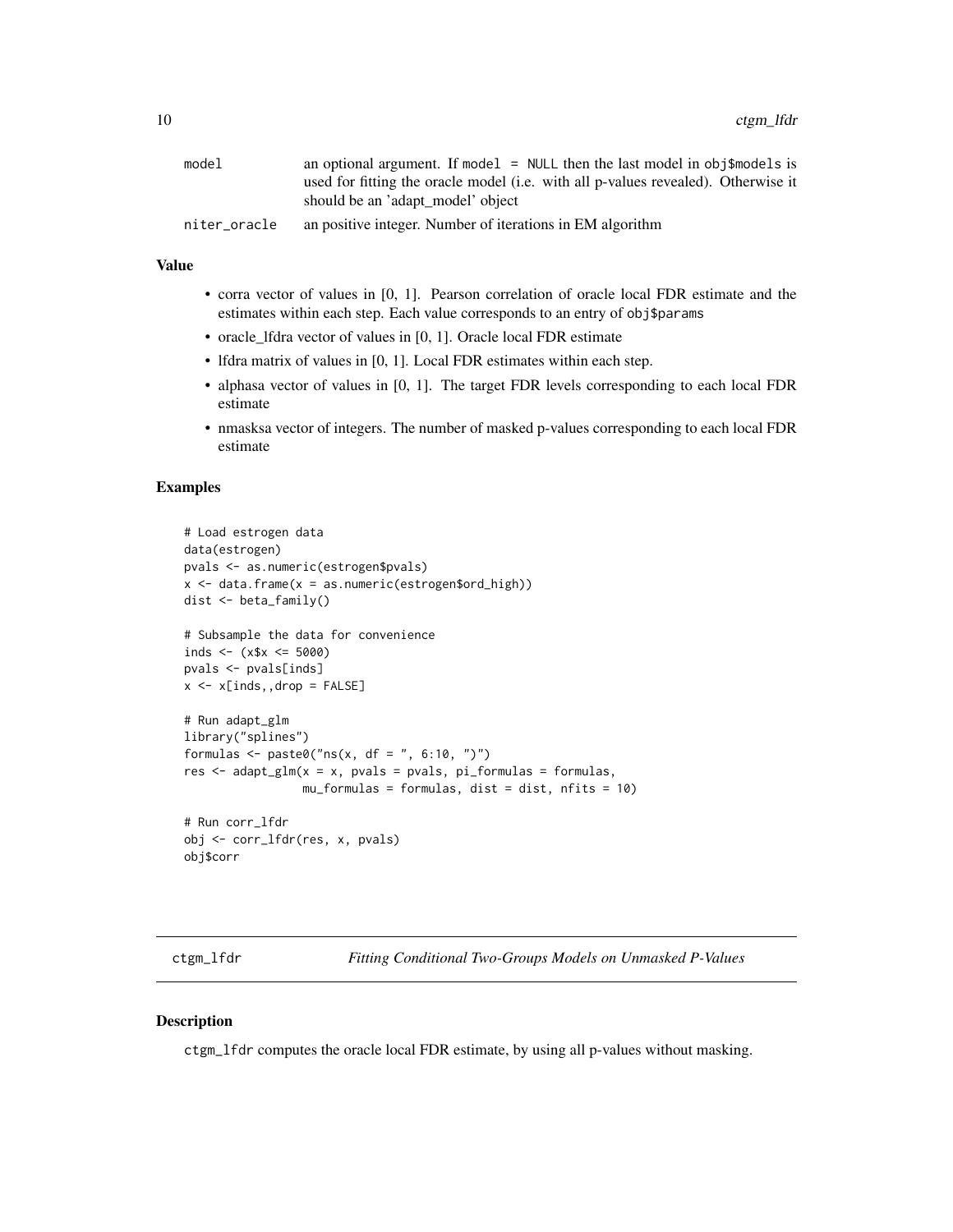#### <span id="page-10-0"></span>ctgm\_lfdr 11

#### Usage

```
ctgm_lfdr(x, pvals, models, dist = beta_family(), type = c("over", "raw"),
 params@ = list(pix = NULL, mux = NULL), niter = 50, cr = "BIC",verbose = TRUE)
```
#### Arguments

| X       | covariates (i.e. side-information). Should be compatible to models. See Details                                                                          |
|---------|----------------------------------------------------------------------------------------------------------------------------------------------------------|
| pvals   | a vector of values in $[0, 1]$ . P-values                                                                                                                |
| models  | an object of class "adapt_model" or a list of objects of class "adapt_model".<br>See Details                                                             |
| dist    | an object of class "gen_exp_family". beta_family() as default                                                                                            |
| type    | a character. Either "over" or "raw" indicating the type of local FDR estimates.<br>See Details                                                           |
| params0 | a list in the form of list(pix = , mux = ). Initial values of $pi(x)$ and mu(x). Both<br>can be set as NULL                                              |
| niter   | a positive integer. Number of EM iterations.                                                                                                             |
| cr      | a string. The criterion for model selection with BIC as default. Also support<br>AIC, AICC and HIC                                                       |
| verbose | a logical values in the form of list $(\text{fit} = \text{, ms} =)$ . Indicate whether the progress<br>of model fitting and model selection is displayed |

# Details

ctgm\_lfdr implements the EM algorithm to fit  $pi(x)$  and mu(x) on unmasked p-values. Although it is not related to FDR control of AdaPT, it provides useful measures for post-hoc justification and other purposes. For instance, one can use these local FDR estimates for prioritizing the hypotheses if strict FDR control is not required.

In contrast to adapt, cytm\_lfdr does not guarantee FDR control unless the model is correctly specified. It is recommended to use ctgm\_lfdr only when FDR control is not required.

x should have a type compatible to the fitting functions in models. For GLM and GAM, x should be a data.frame. For glmnet, x should be a matrix.

models could either be an adapt\_model object, if a single model is used, or a list of adapt\_model objects, each of which corresponding to a model. Each element should be generated by [gen\\_adapt\\_model](#page-12-1). For glm/gam/glmnet, one can use the shortcut by running [gen\\_adapt\\_model](#page-12-1) with name = "glm" or "gam" or "glmnet" but without specifying pifun, mufun, pifun\_init and mufun\_init. See examples below.

When type = "over", it yields a conservative estimate of local FDR

 $l f dr(p) = (1 - \pi_1 + \pi_1 f_1(1))/(1 - \pi_1 + \pi_1 f_1(p)).$ 

When type = "raw", it yields the original local FDR.

$$
lfdr(p) = (1 - \pi_1)/(1 - \pi_1 + \pi_1 f_1(p)).
$$

The former is shown to be more stable and reliable because the weak identifiability in conditional mixture models.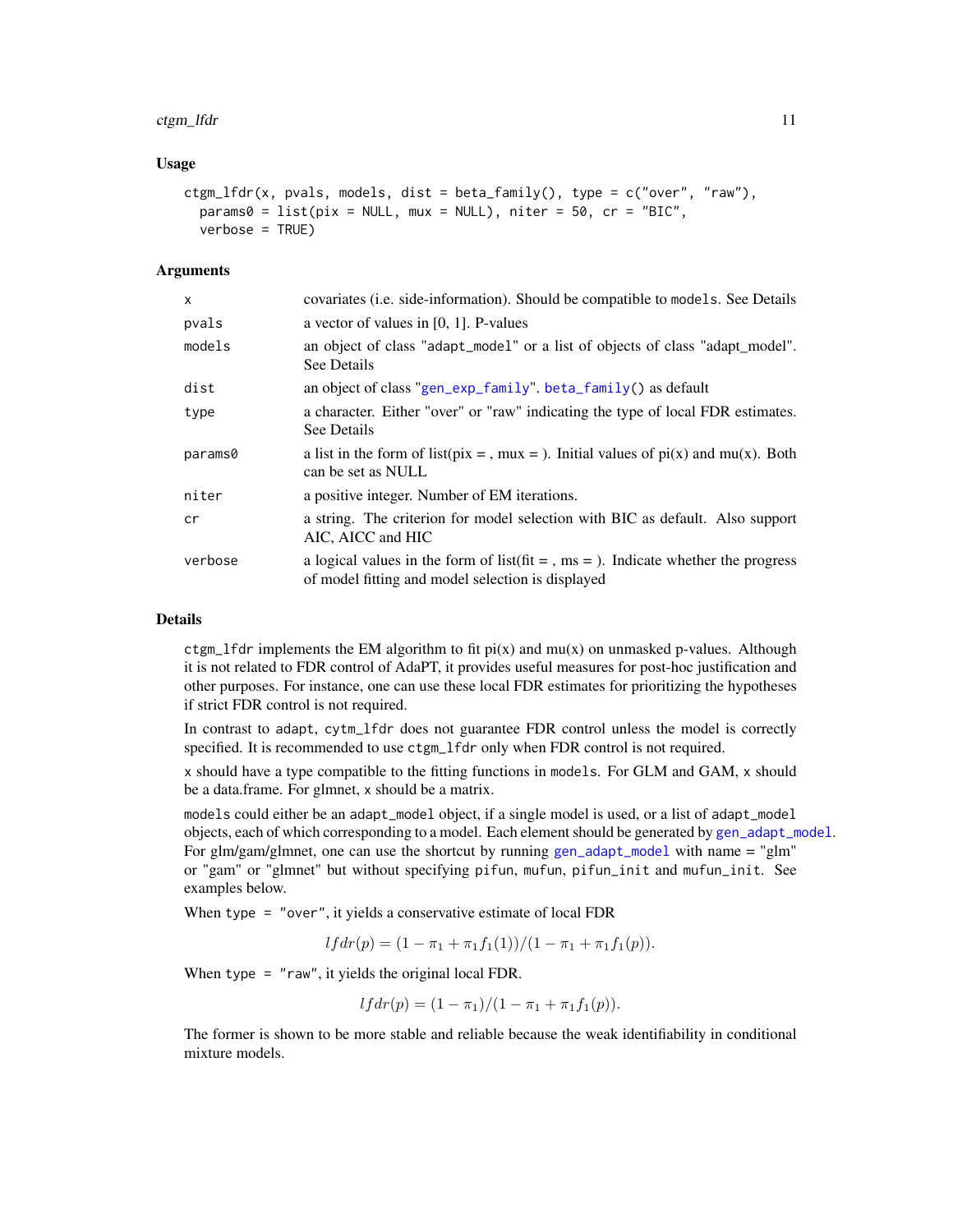# <span id="page-11-0"></span>Value

- lfdra vector of values in [0, 1]. Local FDR estimates of each hypothesis.
- modelan adapt\_model object. The selected model if multiple models are provided.

#### Examples

```
# Load estrogen data
data(estrogen)
pvals <- as.numeric(estrogen$pvals)
x \le - data.frame(x = as.numeric(estrogen$ord_high))
dist <- beta_family()
# Subsample the data for convenience
inds <- (x$x \leq 5000)
pvals <- pvals[inds]
x \le -x[inds,,drop = FALSE]
# Generate models for function adapt
library("splines")
formulas <- paste0("ns(x, df = ", 6:10, ")")
models <- lapply(formulas, function(formula){
    piargs <- muargs <- list(formula = formula)
    gen_adapt_model(name = "glm", piargs = piargs, muargs = muargs)
})
# Run ctgm_lfdr with two types of lfdr estimates
res_over \leq ctgm_lfdr(x, pvals, models, type = "over")
res_raw <- ctgm_lfdr(x, pvals, models, type = "raw")# Compare two estimates
par(mfrow = c(2, 1))hist(res_over$lfdr)
hist(res_raw$lfdr)
```
estrogen *Gene/Drug response dataset*

# Description

P-values and ordering of genes drawn from a microarray dataset, consisting of 22283 genes on breast cancer cells in response to estrogen, from NCBI Gene Expression Omnibus (GEO) through 'GEOquery' package, with index "GDS2324".

#### Usage

estrogen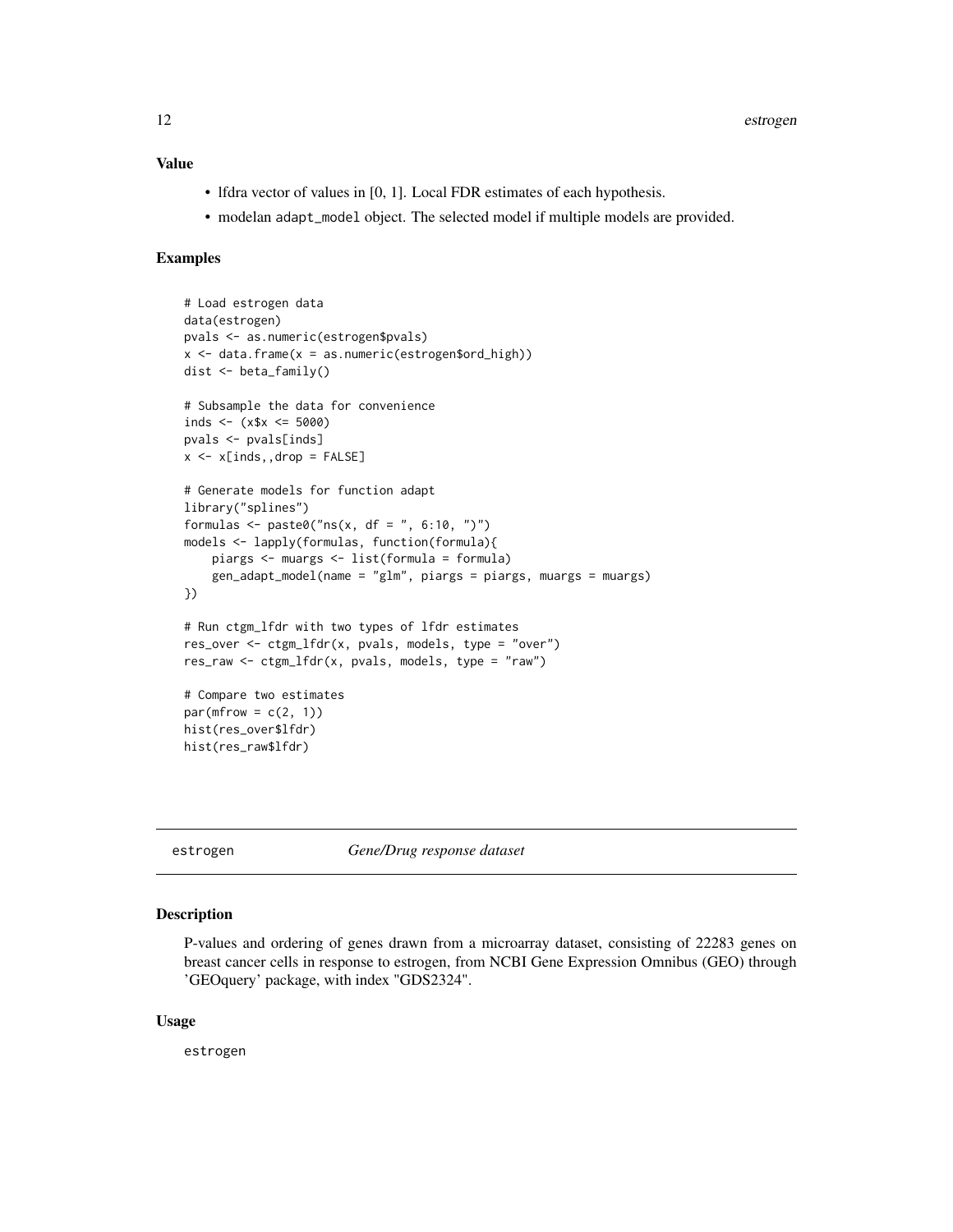#### <span id="page-12-0"></span>Format

An object of class data. frame with 22283 rows and 3 columns.

#### Details

The original dataset "GDS2324" consists of gene expression measurements for  $n = 22283$  genes, in response to estrogen treatments in breast cancer cells for five groups of patients, with different dosage levels and 5 trials in each. The task is to identify the genes responding to a low dosage. The p-value for gene i is obtained by a one-sided permutation test which evaluates evidence for a change in gene expression level between the control group (placebo) and the low-dose group. The p-values are then ordered according to permutation t-statistics comparing the control and low-dose data, pooled, against data from a higher dosage (with genes that appear to have a strong response at higher dosages placed earlier in the list).

Two orderings are considered: first, a stronger (more informative) ordering based on a comparison to the highest dosage; and second, a weaker (less informative) ordering based on a comparison to a medium dosage.

The variables are as follows:

- pvals. p-values
- ord\_high. stronger ordering
- ord\_mod. weaker ordering

The R code to produce the data can be found in '/extdata/estrogen\_get\_pvals.R'.

<span id="page-12-1"></span>gen\_adapt\_model *adapt\_model Objects for M-steps*

### **Description**

adapt\_model objects provide the functions and their arguments in computing the M-steps. Each object can be passed to [adapt](#page-1-1) as a candidate model.

#### Usage

```
gen_adapt_model(pifun = NULL, mufun = NULL, pifun_init = NULL,
 mufun_init = NULL, piargs = list(), muargs = list(),
 piargs_init = list(), muargs_init = list(), name = "")
```

| pifun         | a function to fit $pi(x)$ . See Details                 |
|---------------|---------------------------------------------------------|
| mufun         | a function to fit $mu(x)$ . See Details                 |
| pifun_init    | a function to fit $pi(x)$ at the initial step           |
| $mufun\_init$ | a function to fit $mu(x)$ at the initial step           |
| piargs        | a list. Arguments for "pifun". An empty list as default |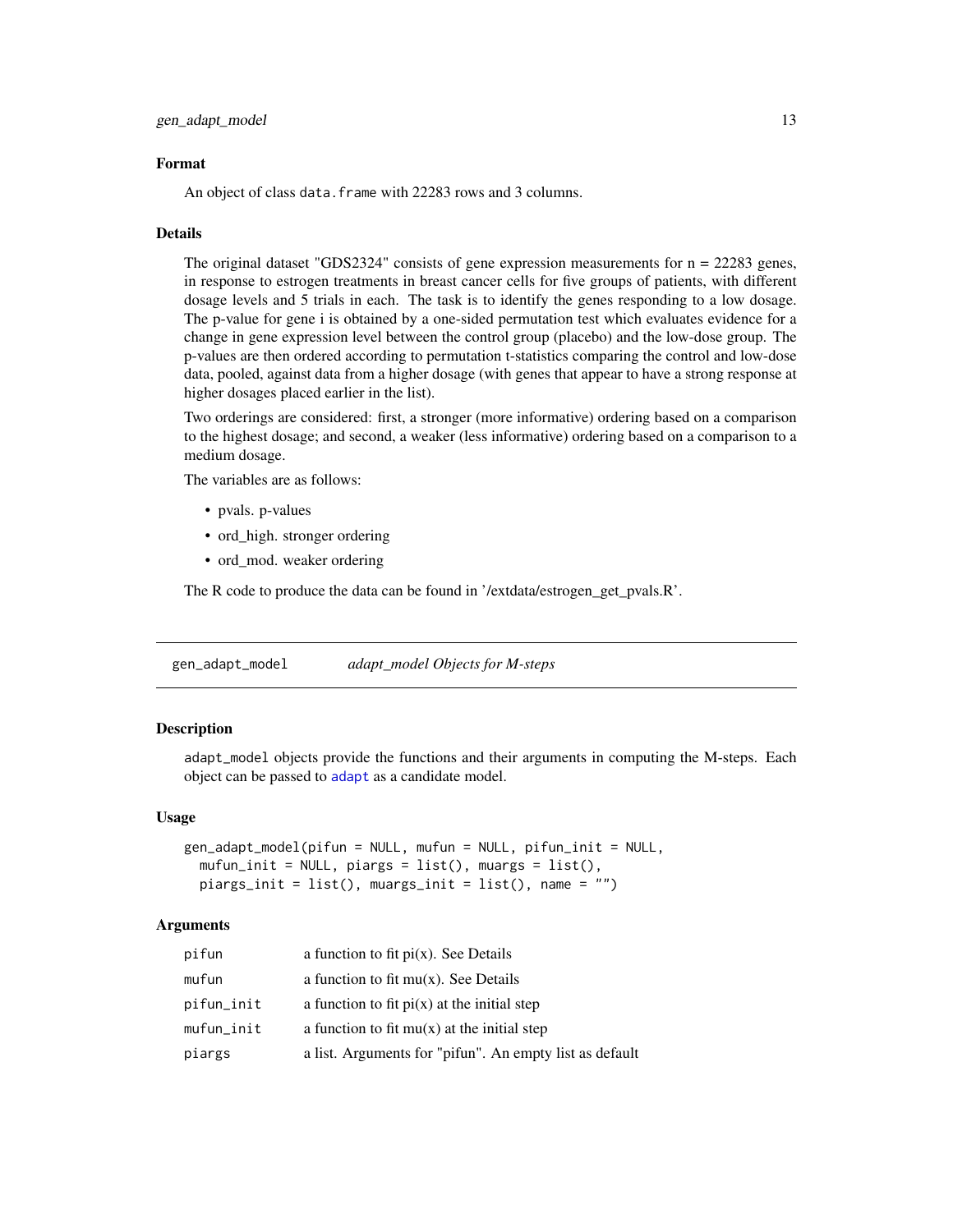<span id="page-13-0"></span>

| muargs      | a list. Arguments for "mufun". An empty list as default                                                 |
|-------------|---------------------------------------------------------------------------------------------------------|
| piargs_init | a list. Arguments for piargs_init. An empty list as default                                             |
| muargs_init | a list. Arguments for muargs_init. An empty list as default                                             |
| name        | a string. An optional argument for the user-specified name of the model. An<br>empty string as default. |

#### Details

pifun should be in the form of pifun(formula, data, family, weights, ...) or pifun(x, y, family, ...). The former includes  $g1m$  and [gam](#page-0-0) and the latter includes  $g1m$ net. The outputs should be in the form of list(fity = , info = , ...) where fit v gives the estimate of  $pi(x)$ , as a vector with the same order of x, and info should at least contain a key df if model selection is used, i.e.  $info = list(df = , ...)$ 

mufun should be in the form of pifun(formula, data, family, weights, ...) or pifun(x, y, family, weights, ... Note that mufun must take weights as an input. The outputs should be in the same form as pifun except that  $fitv$  should give the estimate of  $mu(x)$ .

When pifun / mufun takes the form of (formula, family, ...), piargs / muargs should at least contain a key formula; when pifun / mufun takes the form of  $(x, y, family, ...)$ , piargs / muargs can be empty.

For glm/gam/glmnet, one can use the shortcut by running [gen\\_adapt\\_model](#page-12-1) with name = "glm" or "gam" or "glmnet" but without specifying pifun, mufun, pifun\_init and mufun\_init. See examples below.

#### Value

| name | same as the input name                                       |
|------|--------------------------------------------------------------|
| algo | a list recording pifun, mufun, pifun_init and mufun_init     |
| args | a list recording piargs, muargs, piargs_init and muargs_init |

# Examples

```
# Exemplary code to generate 'adapt_model' for logistic-Gamma glm with naive initialization.
# The real implementation in the package is much more complicated.
```

```
# pifun as a logistic regression
pifun <- function(formula, data, weights, ...){
  glm(formula, data, weights = weights, family = binomial(), ...)}
# pifun_init as a constant
pifun_init <- function(x, pvals, s, ...){
  rep(0.1, length(pvals))
}
# mufun as a Gamma GLM
mufun <- function(formula, data, weights, ...){
  glm(formula, data, weights = weights, family = Gamma(), ...)}
# mufun_init as a constant
```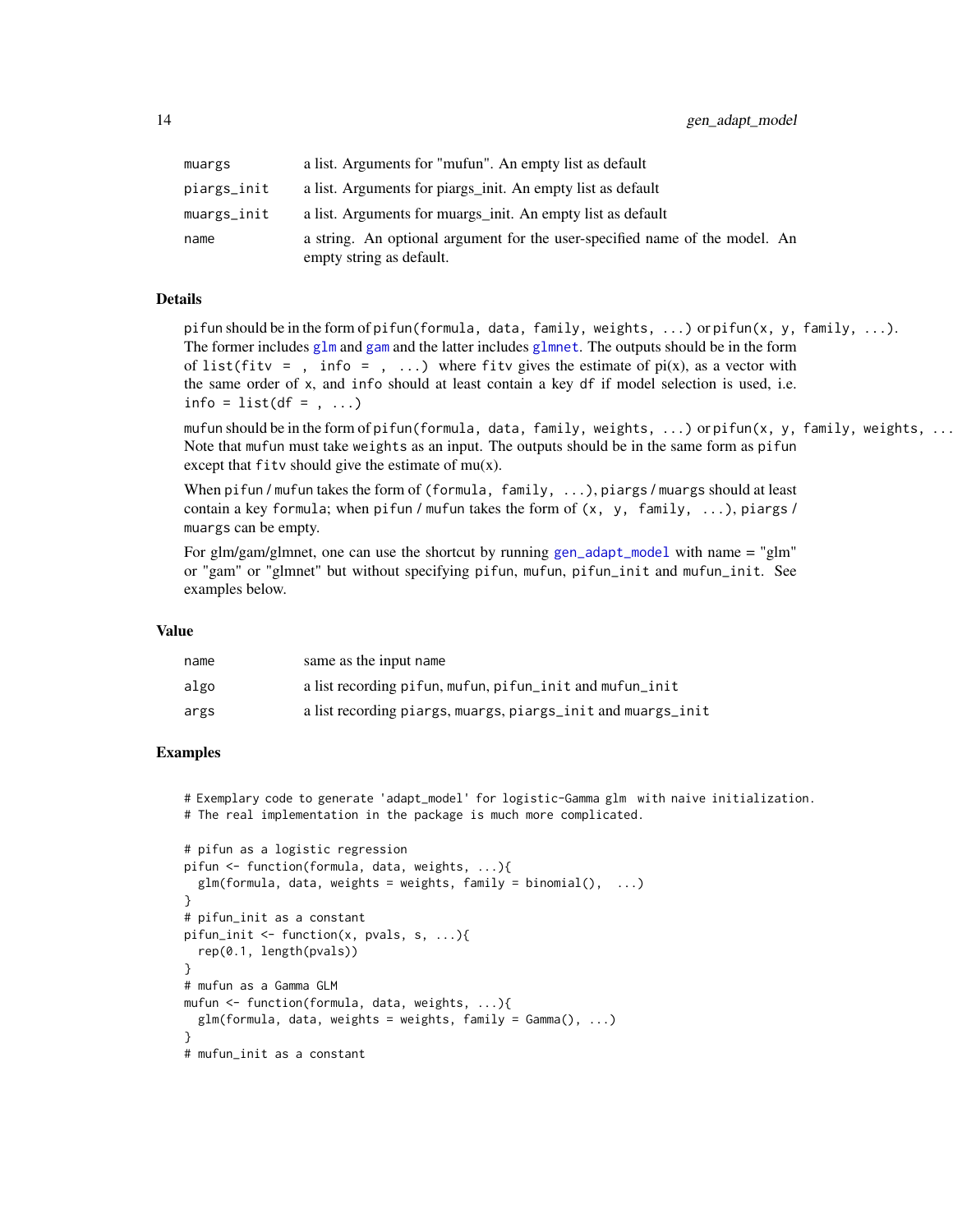```
mufun_init \leq function(x, pvals, s, ...){
  rep(1.5, length(pvals))
}
library("splines") # for using ns() in the formula
piargs \le list(formula = "ns(x, df = 8)")
muargs \le list(formula = "ns(x, df = 8)")
name <- "glm"
mod <- gen_adapt_model(pifun, mufun, pifun_init, mufun_init,
                       piargs, muargs, name = name)
mod
# Using shortcut for GLM. See the last paragraph of Details.
mod2 <- gen_adapt_model(name = "glm", piargs = piargs, muargs = muargs)
mod2
```
<span id="page-14-1"></span>gen\_exp\_family *Generate exp\_family Objects for Exponential Families*

## <span id="page-14-2"></span>Description

exp\_family objects contain all required information in an exponential family to perform the E-step. The exponential function is encoded by

$$
h(p; \mu) = \exp\{(\eta(\mu) - \eta(\mu^*))g(p) - (A(\mu) - A(\mu^*))\}
$$

where  $g(p)$  is an arbitrary transformation,  $\mu$  is the *mean parameter*,  $\eta$  is the natural parameter, and  $A(\mu)$  is the partition function. The extra redundant parameter  $\mu^*$  is to guarantee that  $U([0, 1])$ belongs to the class.

#### Usage

```
gen_exp_family(g, ginv, eta, mustar, A, name = NULL, family = NULL)
```
beta\_family()

```
inv_gaussian_family()
```

| g      | a function. An transformation of p-values                                |
|--------|--------------------------------------------------------------------------|
| ginv   | a function. The inverse function of g                                    |
| eta    | a function. The natural parameter as a function of the mean parameter mu |
| mustar | a scalar. The mean parameter that gives $U([0, 1])$                      |
| A      | a function. The partition function                                       |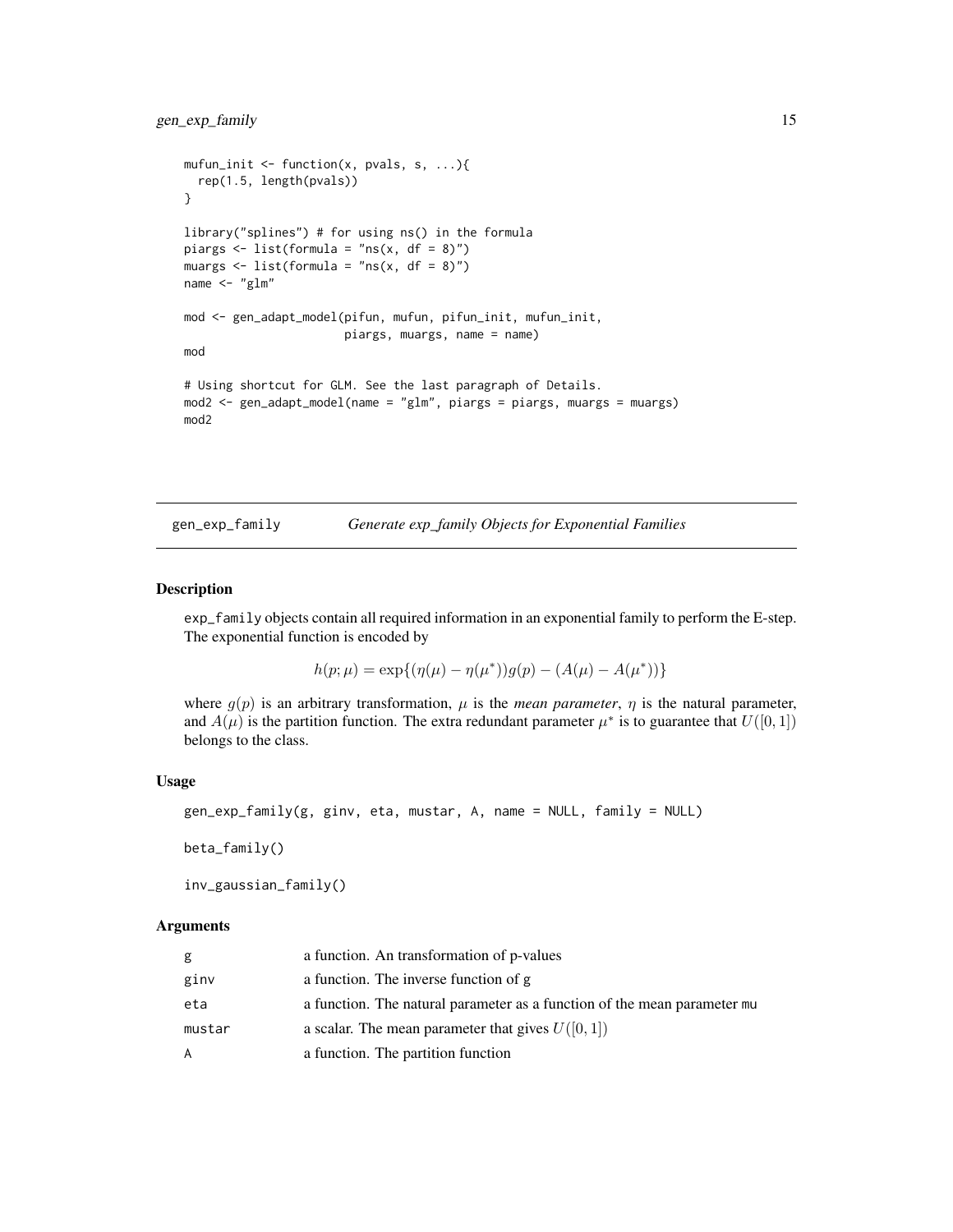<span id="page-15-0"></span>

| name   | a string. A name for the family. NULL by default                          |
|--------|---------------------------------------------------------------------------|
| family | an object of class "family" from stats package. The family used for model |
|        | fitting in glm, gam, glmnet, etc                                          |

# Details

Beta family (beta\_family()): modeling p-values as Beta-distributed random variables, i.e.  $q(p)$  =  $-log(p)$ ,  $\eta(\mu) = -1/\mu$ ,  $\mu* = 1$ ,  $A(\mu) = log(\mu)$ , name = "beta" and family = Gamma(). Betafamily is highly recommended for general problems and used as default.

Inverse-gaussian family (inv\_gaussian\_family()): modeling p-values as transformed z-scores, i.e.  $g(p) = \Phi^{-1}(p)(\Phi is the c.d.f. of a standard normal random variable), \eta(\mu) = \mu, \mu* = 0,$  $A(\mu) = \mu^2/2$ , name = "inv\_gaussian" and family = gaussian().

### Value

an object of class "exp\_family". This includes all inputs and h, the density function.

plot\_1d *Plotting Functions for AdaPT with 1D Covariates*

# Description

Plotting the outputs of adapt when x is 1-dimensional, including threshold curves and level curves of local FDR.

#### Usage

```
plot_1d_thresh(obj, x, pvals, alpha, title, xlab = "x", xlim = NULL,
 disp_ymax = 0.2, num_yticks = 3, rand_seed_perturb = NA, ...)
```
plot\_1d\_lfdr(obj, x, pvals, alpha, title, xlab = "x", xlim = NULL, disp\_ymax =  $0.2$ , num\_yticks =  $3$ , legend\_pos = "topright", ...)

| obj          | an 'adapt' object                                                                                 |
|--------------|---------------------------------------------------------------------------------------------------|
| $\mathsf{x}$ | covariates ( <i>i.e.</i> side-information). Should be compatible to models and 1-<br>dimensional. |
| pvals        | a vector of values in $[0, 1]$ . P-values                                                         |
| alpha        | a positive scalar in $(0, 1)$ . Target FDR level                                                  |
| title        | a string. Title of the figure                                                                     |
| xlab         | a string. Label of the x-axis                                                                     |
| xlim         | a vector of length 2. Limits of x-axis                                                            |
| disp_ymax    | a positive scalar in $(0, 1]$ . Maximum value displayed in the y-axis                             |
|              |                                                                                                   |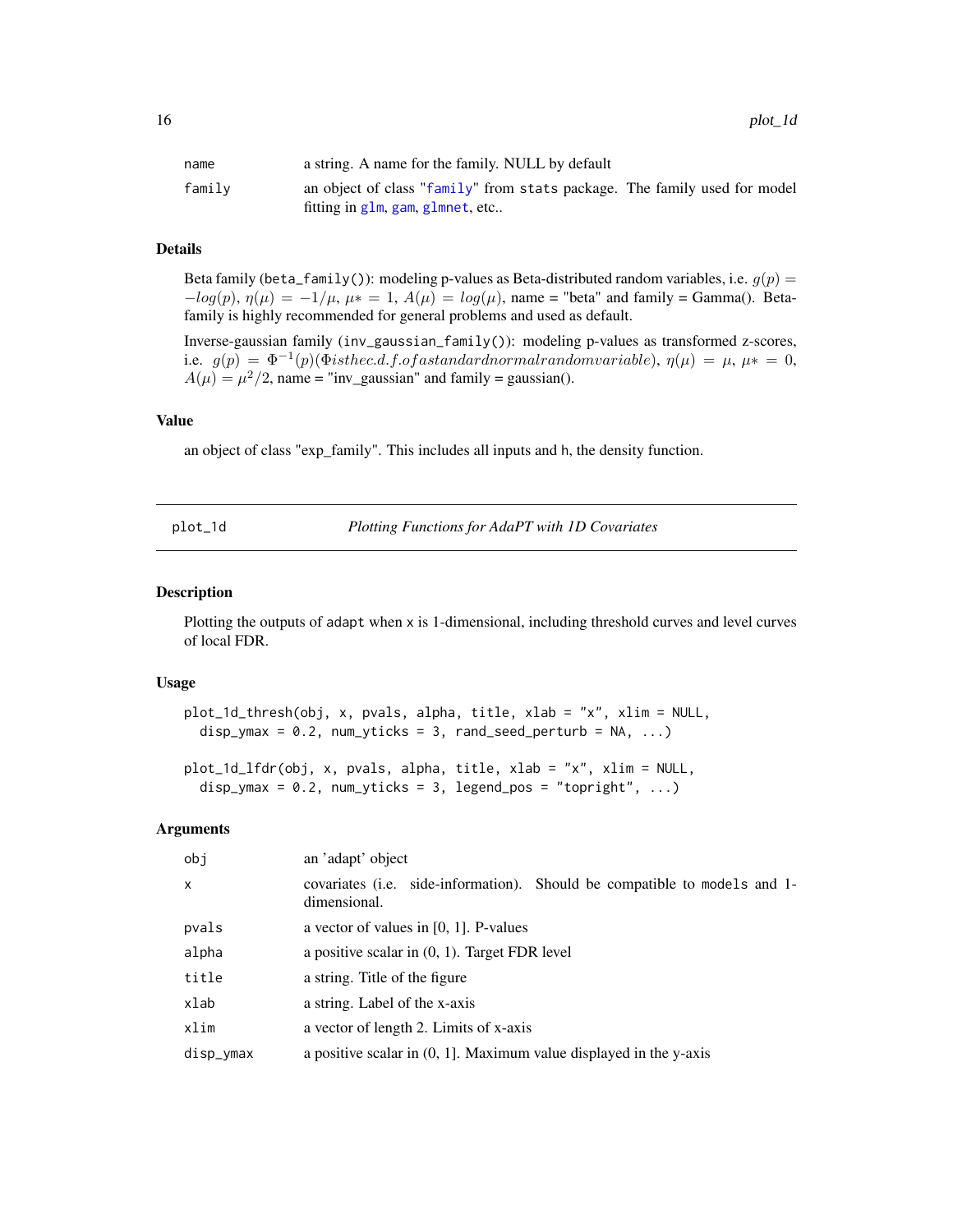#### <span id="page-16-0"></span>plot\_2d 17

| num_vticks        | a positive integer. Number of ticks in the y-axis            |
|-------------------|--------------------------------------------------------------|
| rand_seed_perturb |                                                              |
|                   | random seed if jitter is added. NA if no jittering is needed |
| .                 | other arguments passed to par                                |
| legend_pos        | a string. Position of the legend                             |

# Examples

```
# Load estrogen data
data(estrogen)
pvals <- as.numeric(estrogen$pvals)
x \le - data.frame(x = as.numeric(estrogen$ord_high))
dist <- beta_family()
# Subsample the data for convenience
inds <- (x$x <= 5000)
pvals <- pvals[inds]
x \leq x \in \text{X} x \leq x# Run adapt_glm
library("splines")
formulas <- paste0("ns(x, df = ", 6:10, ")")
res \leq adapt_glm(x = x, pvals = pvals, pi_formulas = formulas,
                 mu_formulas = formulas, dist = dist, nfits = 10)
# Plots
par(mfrow = c(2, 1))plot_1d_thresh(res, x, pvals, 0.1, "P-value Thresholds (alpha = 0.1)",
               disp_{\text{max}} = 0.5plot_1d_lfdr(res, x, pvals, 0.1, "Level Curves of lfdr (alpha = 0.1)",
             disp_ymax = 0.5)
```
plot\_2d *Plotting Functions for AdaPT with 2D Covariates*

#### Description

Plotting the outputs of adapt when x is 2-dimensional, including threshold curves and level curves of local FDR.

#### Usage

```
plot_2d_thresh(obj, x, pvals, alpha, title, xlab = NULL, ylab = NULL,
 keyaxes = list(), ...)plot_2d_lfdr(obj, x, pvals, alpha, title, targetp, xlab = NULL, ylab = NULL,
 keyaxes = list(), ...)
```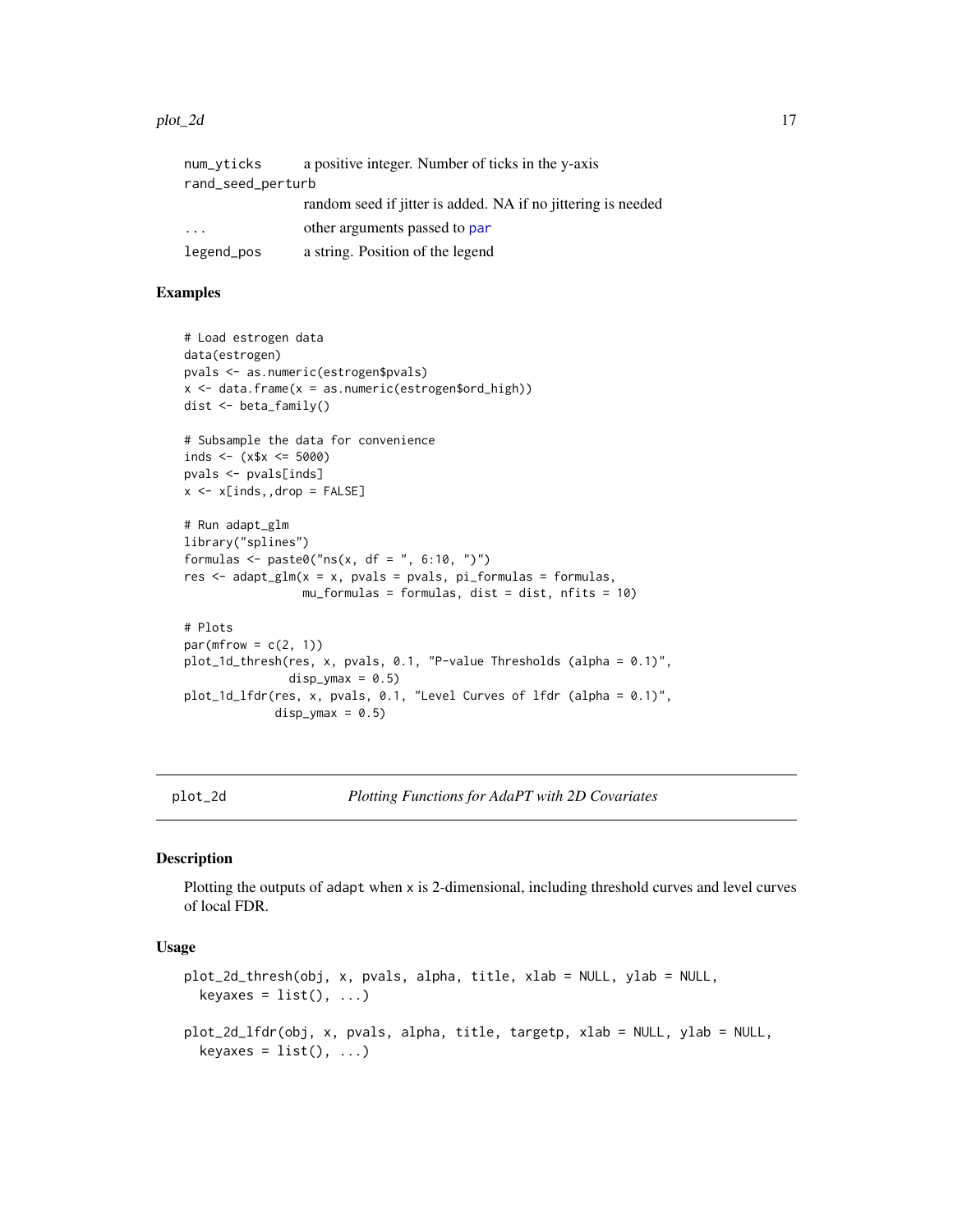#### <span id="page-17-0"></span>Arguments

| obi          | an 'adapt' object                                                                                           |
|--------------|-------------------------------------------------------------------------------------------------------------|
| $\mathsf{x}$ | covariates ( <i>i.e.</i> side-information). Should be compatible to models and 2-<br>dimensional.           |
| pvals        | a vector of values in $[0, 1]$ . P-values                                                                   |
| alpha        | a positive scalar in $(0, 1)$ . Target FDR level                                                            |
| title        | a string. Title of the figure                                                                               |
| xlab, ylab   | a string. Label of x/y-axis                                                                                 |
| keyaxes      | a list of arguments passed into axis. The graphical setting for the legend bar. An<br>empty list by default |
| $\ddotsc$    | other arguments passed to par                                                                               |
| targetp      | a real in $(0, 1)$ . See Details                                                                            |

# Details

The breaks in the legend of plot\_2d\_thresh correspond to the maximum, the 95

plot\_2d\_lfdr gives the contour plot of local FDR estimates when all p-values are equal to targetp. It is recommended to run plot\_2d\_lfdr for multiple targetp's ranging from 0.001, 0.005, 0.01, 0.05.

#### Examples

```
# Generate a 2-dim x
n < -400x1 \le -x2 \le -\text{seq}(-100, 100, \text{length.out} = 20)x \leftarrow expand.grid(x1, x2)
colnames(x) <- c("x1", "x2")
# Generate p-values (one-sided z test)
# Set all hypotheses in the central circle with radius 30 to be
# non-nulls. For non-nulls, z~N(2,1) and for nulls, z~N(0,1).
H0 \leq - apply(x, 1, function(coord){sum(coord^2) < 900})
mu <- ifelse(H0, 2, 0)
set.seed(0)
zvals <- rnorm(n) + mu
pvals <- 1 - pnorm(zvals)
# Run adapt_gam with a 2d spline basis
library("mgcv")
formula \leq "s(x1, x2)"
dist <- beta_family()
res \leq adapt_gam(x = x, pvals = pvals, pi_formulas = formula,
                 mu_formulas = formula, dist = dist, nfits = 5)
# Plots
plot_2d_thresh(res, x, pvals, 0.3, "P-value Thresholds (alpha = 0.3)")
plot_2d_lfdr(res, x, pvals, 0.3, "Local FDR Estimates (alpha = 0.3, p = 0.01)", 0.01)
```